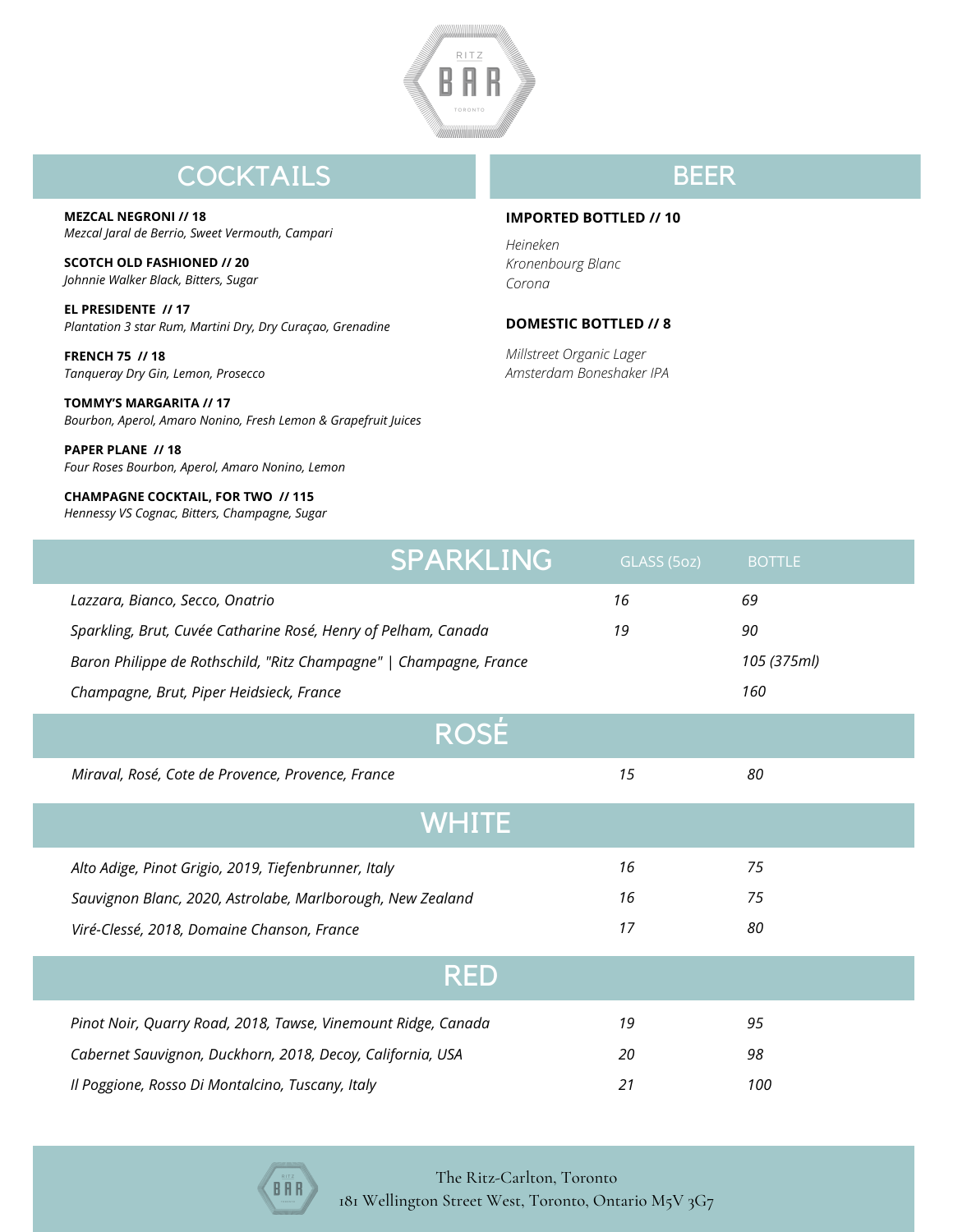

## APPETIZERS

#### **Trio of Bruschetta // 25**

Tomato Tapenade, Confit Heirloom Tomatoes, Baby Basil , Wild Mushrooms, Goat Cheese, Garlic Confit, Shallots, Smoked Salmon, Dill Ricotta, Everything Bagel Seasoning

### **Togarashi Spiced Shrimp Cocktail // 25**

House-Made Cocktail Sauce, Freshly Tossed Mixed Green Salad

**Guacamole // 19** Crushed Avocado, Cilantro, Tajin Spiced Tortilla Chips

**Cured Meat & Cheese Selection // 34** Chef Selection of 4 Meats & 3 Cheeses, Tomato Jam, Olives, Candied Orange, Grilled Bread

**Signature Truffle & Parmesan Fries // 18** Garlic Aioli

## **SALADS & BOWLS**

#### **Baby Gem Caesar // 21**

House-Made Caesar Dressing, Crispy Bacon, Pangrattato, Cured Tomato, Shaved Parmesan

#### **Cobb Salad // 25**

Romaine Heart and Baby Kale, Cherry Tomatoes, Bacon, Blue Cheese, Herb Chicken, Boiled Egg, Red Wine Vinaigrette

### **Burrata Caprese // 29**

Maldera Burrata, Prosciutto, Eggplant Caviar, Crostini, Toasted Pistachios

### **Tuna Poke Bowl // 28**

Cucumber, Avocado, Edamame, Aji Panca, Cilantro, Ponzu, Sticky Rice, Sesame Seeds

# PASTAS & PIZZAS

#### **Neapolitan Pizza // 21**

Spiced Margarita Pizza, Tomato Sauce, Fior Di Latte, Basil, Garlic Cured Tomato, Calabrian Chili Tapenade

**Smoked Beef Pizza // 25**

Bosnian Smoked Beef, Creme Fraiche, Braised Fennel, Housemade Tomato Sauce, Mozzarella

#### **Beef Bolognese // 28**

Tagliatelle, Tomato Beef & Pork Ragu, Basil, Pecorino, Parmigiano Reggiano

#### **Potato Gnocchi // 28**

House-Made Gnocchi, Butternut Squash Brown Butter, Roasted Hazelnuts, Shaved Parmesan

#### **Lamb & Pork Ragu // 33**

Calamarata Pasta, Lamb & Pork Sausage Ragu, Parmigiano Reggiano



The Ritz-Carlton, Toronto 181 Wellington Street West, Toronto, Ontario M5V 3G7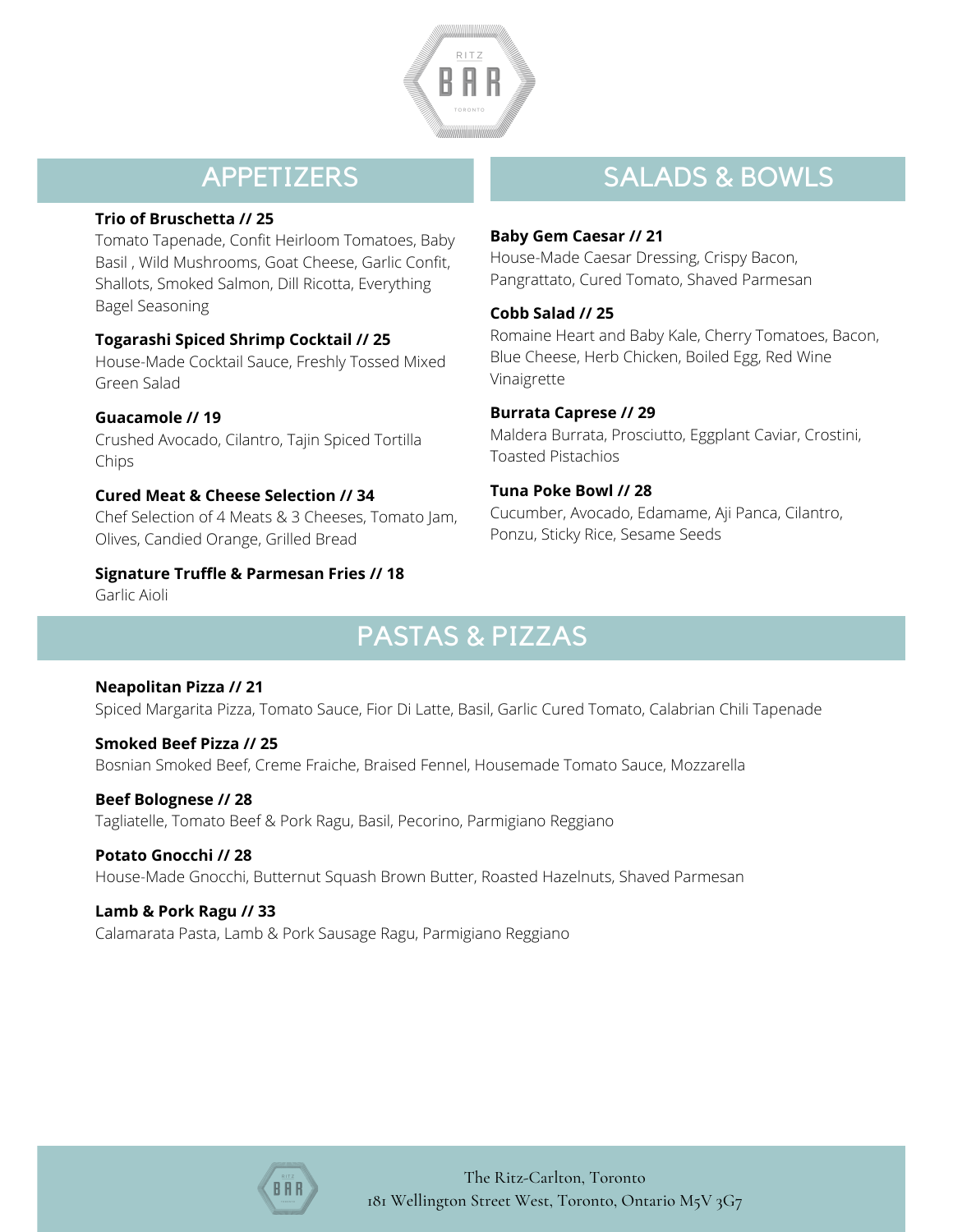

# ENTRÉES

#### **Grilled Chicken Club // 28**

Toasted Bread, Avocado, Smoked Cheddar Cheese, Lettuce, Tomato Marmalade, Bacon, Smokey Aioli, French Fries.

#### **The Ritz-Carlton Burger // 26**

Brisket Burger, Mushroom Marmalade, Crispy Onion Ring, Mozzarella, Smokey Aioli, Tomatoes, Shaved Iceberg, Milk Bun

#### **Grilled AAA Canadian Beef Tenderloin // 55**

Wild Mushroom, Spinach, Whipped Potato, Red Wine Jus

### **Herb Crusted Chicken Supreme // 38**

Whipped Potatoes, Roasted Heirloom Carrots, Pan jus

#### **Eggplant Parmigiana // 34**

Breaded Eggplant, Braised Tomato, Buffalo Mozzarella, Tomato Jam, Olive Emulsion, Parmigiano Reggiano

#### **Croque-Madame // 25**

Grilled Sandwich Of Mortadella, Smoked Black Forest Ham, Gruyère Cheese, Truffle Béchamel, Fried Egg, French Fries

### **Grilled Atlantic Salmon // 45**

Crab & Dill Smashed Potatoes, Zucchini Crema, Fennel Salad , Citrus Vinaigrette

#### **Roasted Cauliflower Steak // 32**

Mint Citrus Labneh, Mustard Green Salad, Spiced Granola

## **DESSERTS**

**New York Cheese Cake // 14** Raspberry Sorbet, Vanilla Chantilly

**The Ritz-Carlton Chocolate Cake // 18** Bourbon Vanilla Whipped Cream, Raspberry Pudding

#### **Classic Crème Brulée // 14** Fresh Berries, Caramelized Sugar

# BEVERAGES

#### **Coffee // 6**

**Juice // 10** Orange, Grapefruit, Apple

**Soft Drinks // 7** *Please ask your server for our selection*